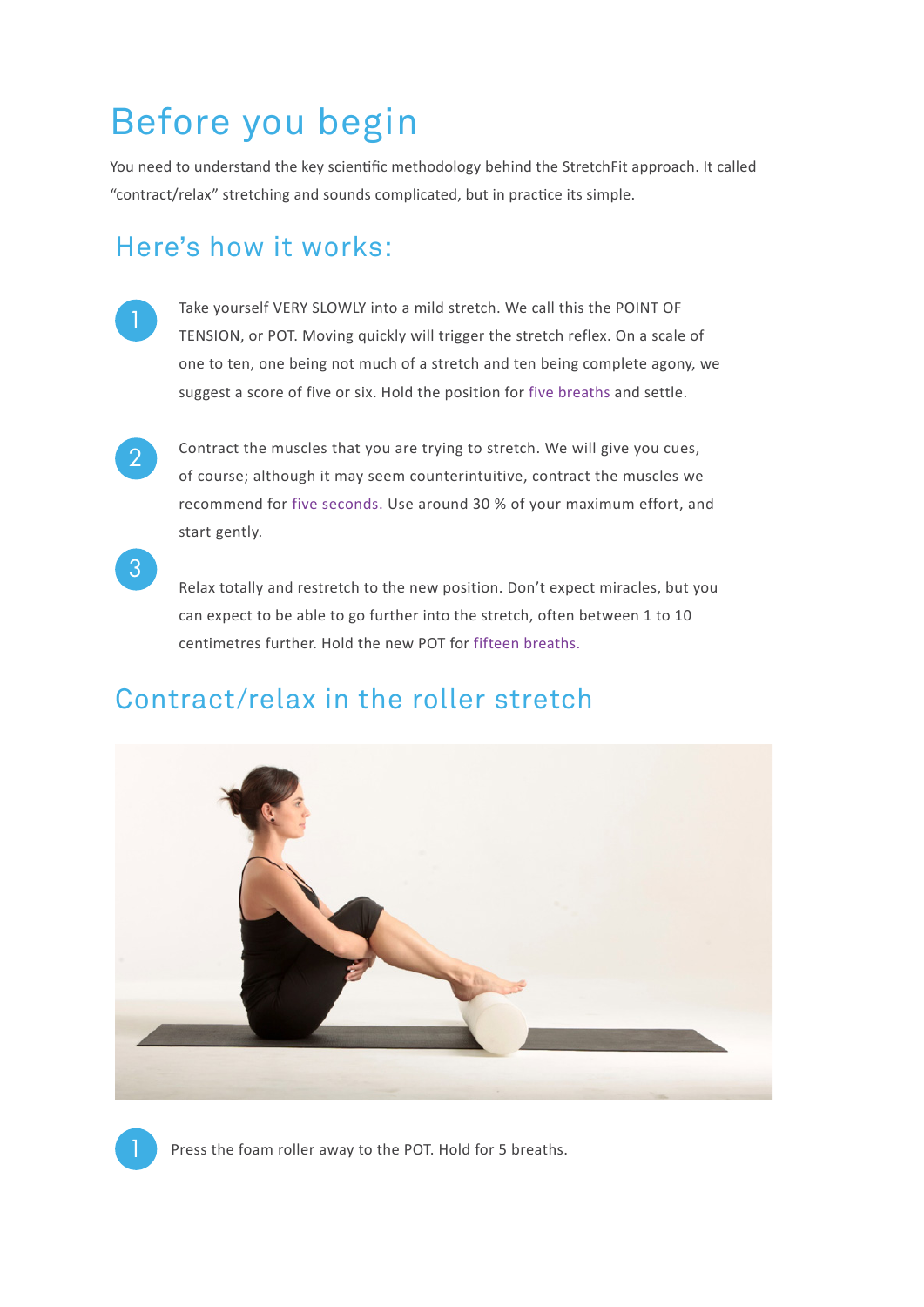

2

Contract the muscles you are stretching. In this case, it is the hamstrings. Contract for 5 seconds by pressing your feet down into the foam roller. Use 30% of maximum force. The GTO will signal increased tension via a sensory nerve to the spinal cord. A relaxation signal will travel to the muscle, facilitating a restretch.



<sup>3</sup> Relax and re-stretch to the new POT. Hold for 15 deep breaths. See image above.